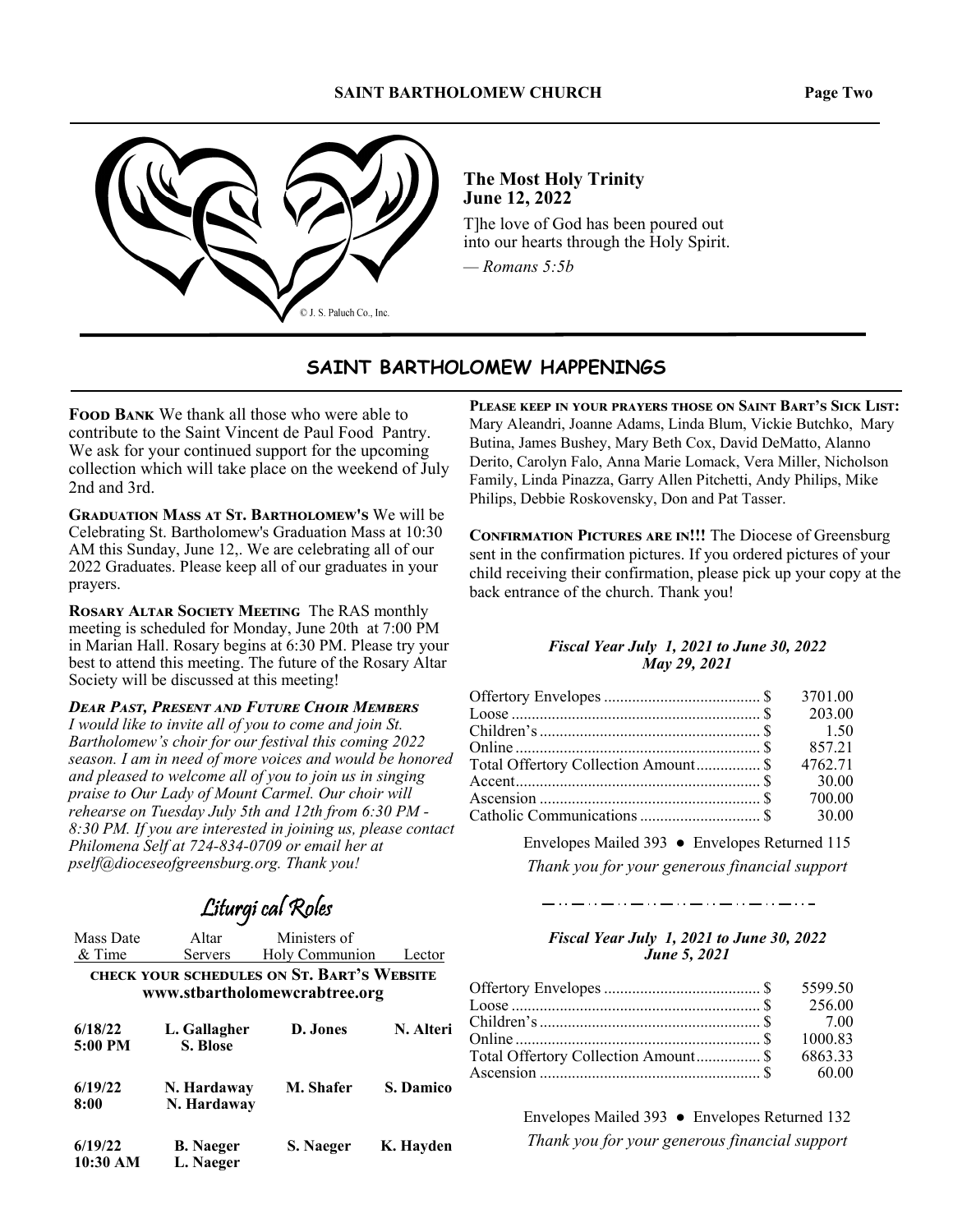#### **SAINT BARTHOLOMEW HAPPENINGS**

# \$6,500 CASH GIVE-A-WAY

**Benefits The Crabtree Fireworks** 

WINNING NUMBERS TAKEN FROM THE 7:00 P.M. PICK-3 PA DAILY EVENING LOTTERY ON:

**SATURDAY, AUGUST 6, 2022** 

Not responsible for typographical errors. Bonus number does not qualify. Void after 30 days All unsold tickets become property of Mt. Carmel Festival, Crabtree, PA. \$100.00 to seller of the winning ticket. Must sell minimum of 25 tickets to qualify - Stubs must be returned by 07/24/22. Winnings awarded in compliance with IRS Notice 1340.

Tickets compliments of: Clement L. Pantalone Funeral Home

DONATION: \$10.00 **THANK YOU!** 

### **Festival Ticket**

St. Bartholomew New Festival ticket is HERE!!! If you would like to sell or have some. Each ticket is \$10. You can call the Parish Office at 724-834-0709. We will have ticket sellers at the end of each weekend Mass too!

#### *FESTIVAL NEEDS!*

*We thank all of those that have volunteered to help out with festival this year. However, we are really in need of volunteers to work all weekend for the Festival. If you can help out, please email Louisa Wotus at basketfullofposies@cheerful.com or call her at , 724-838 -1456 or 412-554-7313. You can find sign up sheets at either entrance of the Church. Please leave your filled out sheet in the collection basket or you can leave it at the parish office., Thank you!* 

#### **Festival Set Up Schedule**

| Wednesday, July 6         | 8:30 AM - 12:30 PM   |
|---------------------------|----------------------|
| Thursday, July 7          | 8:30 AM - 12:30 PM   |
| Friday, July 8            | 8:30 AM - 12:30 PM   |
| Monday, July 11           | 8:30 AM - 12:30 PM & |
|                           | 5:30 PM - 8:00 PM    |
| Tuesday, July 12          | 8:30 AM - 12:30 PM & |
|                           | 5:30 PM - 8:00 PM    |
| <b>Wednesday, July 13</b> | 8:30 AM - 12:30 PM & |
|                           | 5:30 PM - 8:00 PM    |
| Thursday, July 14         | 8:30 AM - 12:30 PM & |
|                           | 5:30 PM - 8:00 PM    |

We need all the help we can get. Please consider joining us to prepare for the festival. If you have any questions, please contact Jim Kuhns at 724-858-7914

**BASKET RAFFLE** Please consider making baskets for our Basket Booth. Place all of your baskets in the Madonna Room. You can contact Beth Krajc with any questions at 724-836-1079.

**ART SHOW** flyers are at either entrance of the church. Please bring your pieces to the Madonna Room by Sunday, July 11th.

**OLMC 5K RUN AND 2 MILE WALK** which will benefit Our Lady of Mount Carmel/ Crabtree Fireworks Festival will be held Friday, July 15th, 2022. Registration is open ! Registration: \$25 registration now through Race Day! Pre-Registration guarantee a T-Shirt! Registration is also available at runsignup.com. Parishioners can use the code "olmc2022" for \$5 off. Registration forms can also be found at either entrance of the Church or the Parish Office. We are also looking for sponsors for this year's race, contact Julie at julesann97@gmail.com for more information and any questions. Thank you for your continued support and we can't wait to see you there!

**Festival Food Tickets** will be available for purchase after all weekend Masses, June25/26 and through Facebook on the Our Lady of Mt. Carmel page. Only ADVANCED ticket purchases will be given a discount: Buy \$10.00 worth of tickets and get \$2.00 in free tickets.

**OLMC GREETING CARD FUNDRAISER The Our Lady of** Mt. Carmel greeting cards are back again this year! The cards are made by Simple Harmony by Elizabeth Krajc. The cards are available in six styles and come in packs of 8 for \$10. 40% of all sales will be donated to St. Bartholomew's Church. The cards will be available for purchase after all Masses in the coming weeks, or by using the order forms at either entrance of our Church. For more information please call Beth Krajc at 724-836-1079. Thank You!

**Our Lady of Mt. Carmel Festival Weekend** *is the third weekend of July*  **July 15, 16, 17, 2022**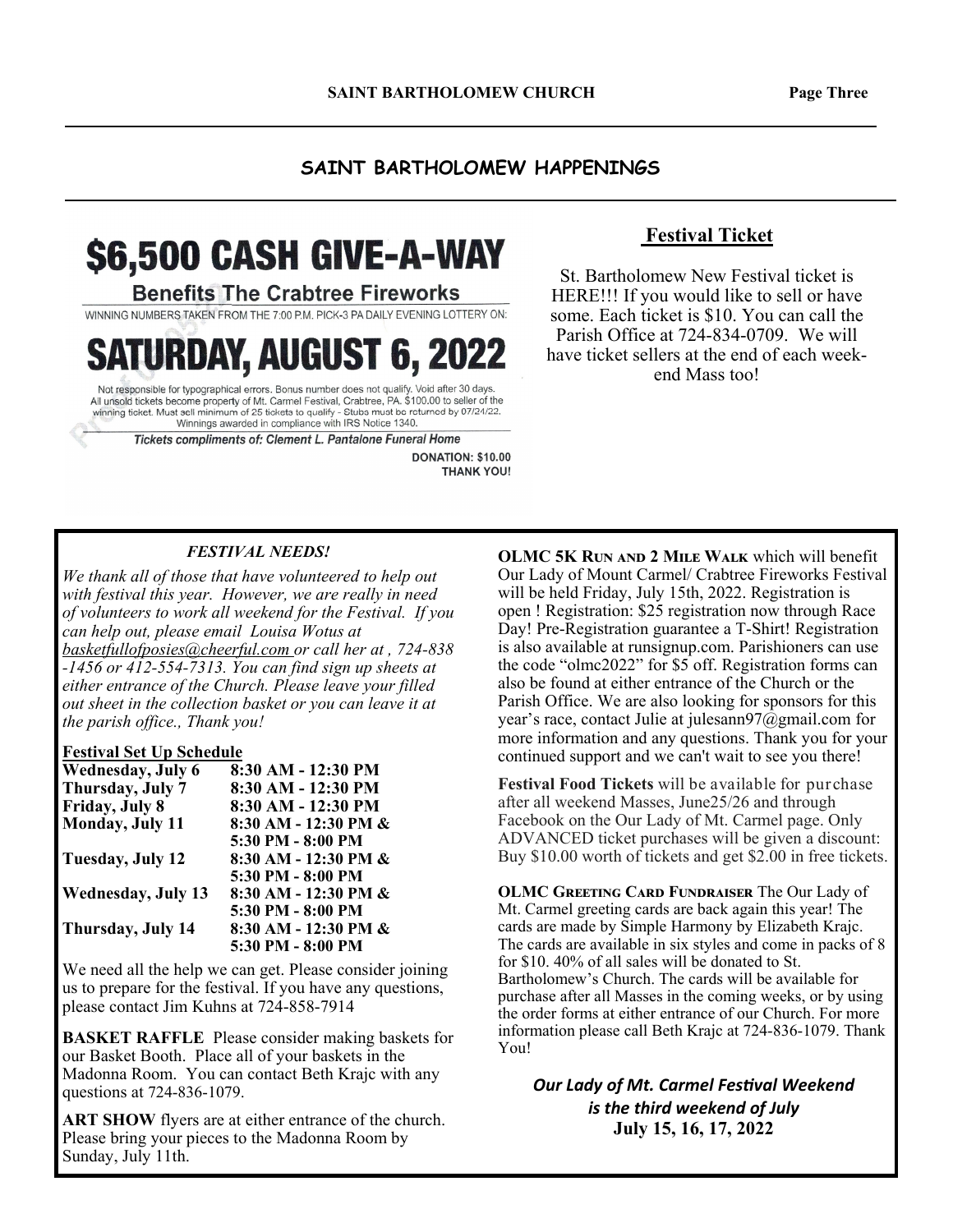#### **JUNE HAPPENINGS**

**FIRST DIOCESAN CAR SHOW PLANNED JUNE 18 AT CHRIST OUR SHEPHERD CENTER, GREENSBURG Bring** Dad to the first Diocese of Greensburg Car Show Saturday, June 18, at Christ Our Shepherd Center, Greensburg, for a spectacular day of fun for the entire family. The car show will be followed by a special outdoor Father's Day Mass and blessing of fathers by Bishop Larry J. Kulick. Also planned are DJ Frankie Day, food trucks, craft beer, wine vendor, 50/50, basket raffles and a Father's Day craft for the kids, plus a special award for father-son or father-daughter pairs who show their classic cars. All proceeds will go to emergency relief in Ukraine. Car show registration begins at 9:00 AM. Those who pre-register will get a free T-shirt (while supplies last), and all vehicles will receive dash plaques. The show is in conjunction with the Western Pennsylvania Chapter, Pontiac-Oakland Club International. For a full list of events, sponsors and vendors, and to register a family or car, visit DioceseofGreensburg.or/CarShow.

ST. JOHN THE BAPTIST PARISH, SCOTTDALE, TO HOLD **FESTIVAL JUNE 18-19 St. John the Baptist Parish,** Scottdale, will hold its summer festival Saturday, June 18, from 4:00 PM - 9:00 PM and Sunday, June 19, from noon - 9:00 PM. Saturday will feature a barbecue chicken dinner (inside) from 4:00 PM - 7:00 PM and local artist Steve Hawk from 6:00 PM - 9:00 PM. Sunday will feature a Polish platter dinner, plus entertainment by Back in Time from noon - 4:00 PM and Roger Rush and Bill Miller from 5:00 PM - 8:00 PM. Both days will feature basket raffles and additional food options.

**OBLATES OF ST. BENEDICT TO MEET JUNE 12 The Oblates** of St. Benedict, Latrobe Deanery, will meet Sunday, June 12, from 3:00 PM - 4:15 PM in Brownfield 202 at Saint Vincent Seminary. Speaker will be Benedictine Brother Bosco Hough on "Conversatio morum (conversion of heart)." For reservations, call Benedictine Father Donald Raila, 724-805-2291. Attendees may also attend vespers at 5:00 PM in the nave of the basilica. Supper at 5:35 PM and additional sessions at 6:30 PM. (discussion based on the "Study Guide for the Rule of St. Benedict") in Brownfield 202 are also available;

**CORPUS CHRISTI PROCESSION JUNE 19 IN JEANNETTE** This year's Diocesan Corpus Christi procession is scheduled for Sunday, June 19. Please join Bishop Larry J. Kulick for Mass at 10:30 AM at Sacred Heart Parish, Jeannette. A solemn Eucharistic procession to Ascension Parish, Jeannette, will follow, where Benediction and Exposition of the Blessed Sacrament will occur.

#### **JUNE HAPPENINGS**

**BIKE BLESSING AND CAR CRUISE JUNE 26 AT ST. ELIZABETH ANN SETON PARISH, NORTH HUNTINGDON St. Elizabeth Ann** Seton Parish, North Huntingdon, will hold its annual bike blessing and car cruise Sunday, June 26, from 1:30 PM - 4:30 PM. Food, prizes, a Chinese auction, 50/50 raffle, and awards for cars, trucks and motorcycles are planned. Car registration is \$10 (\$8 if registered before June 12). The bike blessing will begin at 2:00 PM. For more info on the car cruise/bike blessing, call 412-638-4296 or email tammy-e-h@comcast.net.

ST. EDWARD PARISH, HERMINIE, PLANS GOLF OUTING JUNE **24** St. Edward Parish, Herminie, will hold a golf outing Friday, June 24, at the Madison Club. Cost for the four-person scramble, with a shotgun start at 9:00 AM, is \$100 per person or \$400 for a foursome, which includes greens fees, cart rental, a hot dog and beverage at the turn, buffet dinner, a "guest for a day" certificate (which includes one 18-hold greens fee), skill and door prizes, and team awards. For information, contact Mike Ochap, 724-433-2181.

#### **NEEDING A RADIO STATION TO LISTEN TO?** *TRY WAOB 1067 - WE ARE ONE BODY CATHOLIC RADIO STATION*

#### **BIBLICAL ROOTS OF THE TRINITY**

 Today's readings show some biblical roots of what Christians would later call the Trinity. Proverbs showcases the role of Wisdom in the work of creation, portrayed as a reality outside of God but integrated into God's work of forming the heavens and the earth. We join the psalmist in sharing Wisdom's delight in God's handiwork: "O Lord, our God, how wonderful your name in all the earth" (Psalm 8:2). In his letter to the Romans, Paul writes of peace with God through Jesus, and the love of God received through the Holy Spirit, distinguishing God, Jesus, and the Holy Spirit while also displaying their abiding unity. Finally, in the farewell discourse from John's Gospel, Jesus—who had earlier spoken of himself as Son of the Father—promises his friends that they will receive the Spirit of truth that will teach and guide them after his departure.